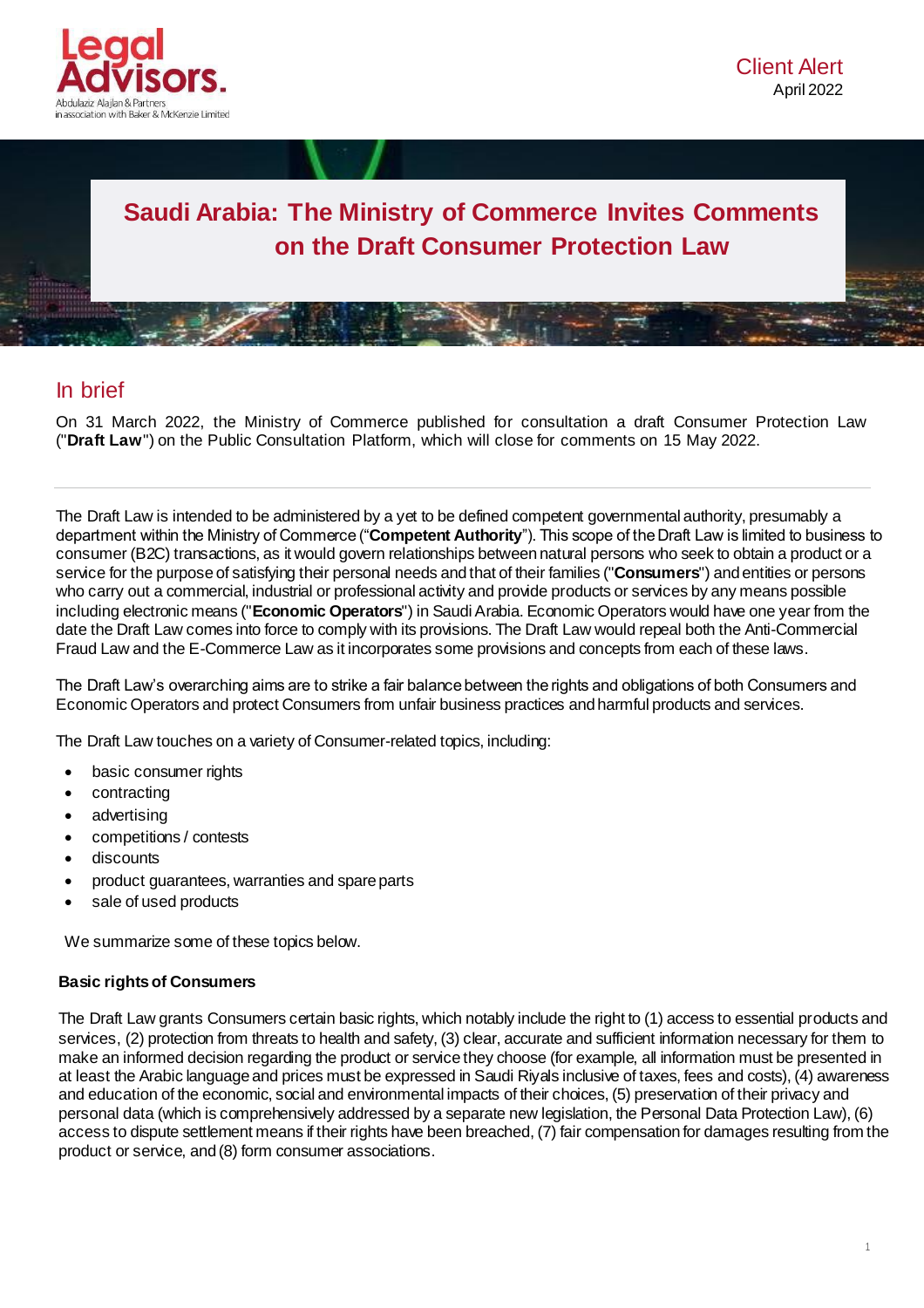#### **Consumer-friendly contractual provisions**

The Draft Law provides that contracts between Consumers and Economic Operators must include certain conditions relating to the nature, description and price of the products or services, payment and delivery terms, and returns, among other conditions. On the subject of dispute resolution, Economic Operators are required to stipulate in Consumer contracts that the Consumer is entitled to refer disputes to alternative dispute resolution providers (see relevant section below).

On the other hand, the Draft Law prohibits unfair conditions, which would be considered void (with no impact on the validity of the rest of the contract). These unfair conditions include terms (1) granting the Economic Operator the power to unilaterally cancel, amend or interpret the contract in its favor, (2) excluding the Economic Operator from liability or limiting its liability for error or negligence, (3) limiting the Consumer's rights to judicial recourse, (4) obligating the Consumer to file a lawsuit before a court that is not located in their place of residence, and (5) requiring that another country's law be applied to a dispute arising out of a contract that has been executed in Saudi Arabia.

## **Advertising**

The Draft Law introduces new requirements, and incorporates others from E-Commerce Law, relating to the advertising of products and services to Consumers. Generally, Economic Operators may only send electronic advertisements to Consumers after obtaining their prior express consent. When advertising by comparing its products with those of others, Economic Operators must ensure that the compared products meet the same needs of the Consumer comparison, is not misleading or defamatory and the claims can be validated. It is prohibited to include any message addressed to children that would seriously harm their safety, or to advertise products that do not correspond to their age groups. In addition, Economic Operators may not advertise products directly to children that do not correspond to their age groups.

#### **Guarantees and warranties**

With some exceptions carved out for digital products or services and used products, Economic Operators must provide a two-year statutory warranty that the product or service is defect-free, which warranty must include certain provisions such as a description of the purposes for which products or services of the same type are used, the specifications of the product and installation and use instructions, and must cover any statements or claims used in advertising materials. If a statutory warranty for a product is breached, the Economic Operator is obliged to repair, replace or accept a return of the product and refund it at no cost to the Consumer. If a statutory warranty for a service is breached, the Economic Operator is obliged to refund the full or partial service cost, or to perform it again properly. Consumers are also entitled to seek damages for a breach of the statutory warranty.

## **Competitions**

Similar to the current Anti-Commercial Fraud Law, Economic Operators that desire to run competitions in which Consumers may win prizes (including money) must first apply to the Competent Authority for approval. If approved the competition may only be held and announced by the Competent Authority. Economic Operators may not place competition vouchers "within" a product (though placement in the product's packaging is not expressly prohibited), require the purchase of a product or service to participate in the competition, or increase the prices of products or services associated with the competition during the competition. It is unclear how this this requirement will effectively regulate competitions that are run online or as part of an online game.

#### **Alternative dispute resolution**

The Draft Law contemplates the introduction of a unified network of alternative dispute resolution providers ("**ADR Providers**"), which employ mediators, experts and specialists, to resolve disputes between Consumers and Economic Operators. ADR Providers, including those employed by them, would be regulated and supervised by the Competent Authority in cooperation with the Ministry of Justice.

## **Penalties**

The Draft Law sets out the following penalties that may be imposed for violations of its provisions:

- 1. *Corrective measures.* This includes but is not limited to provisions obligating the Economic Operator to rectify any violation within a specific period or suspend the availability of the product or service subject to the violation until the violation is corrected or obligating the Economic Operator that is in violation of the Draft Law to display an explicit warning on its website of such violation, restricting access to the website or removing its contents.
- 2. *Administrative penalties.* This includes but is not limited to provisions such as seizure of the product in violation of the Draft Law, a fine not exceeding SAR 100,000 or suspending the activity or business - in whole or in part - for a period not exceeding 90 days including closing shops and blocking websites.